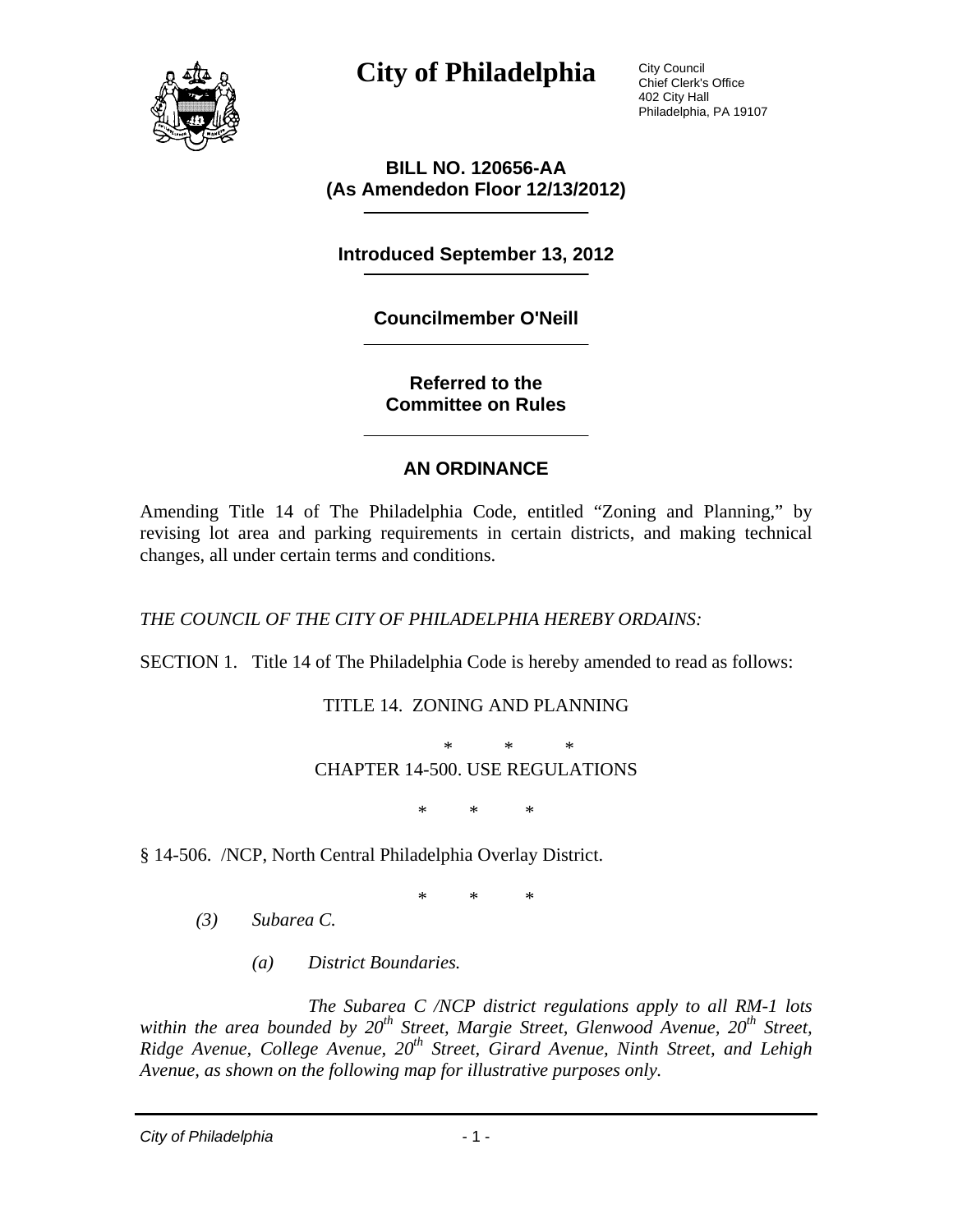*BILL NO. 120656-AA, as amended continued* 

*(b) Permitted Number of Dwelling Units.* 

*A minimum 425 sq. ft. of lot area is required per dwelling unit. Whenever the calculation of permitted number of dwelling units results in a fraction of a dwelling unit, then the number of permitted dwelling units shall be rounded down to the nearest whole number.* 

*(c) Required Parking.* 

 *Parking shall not be required for the first three dwelling units, and thereafter, shall be required at a ratio of three parking spaces for every ten dwelling units.*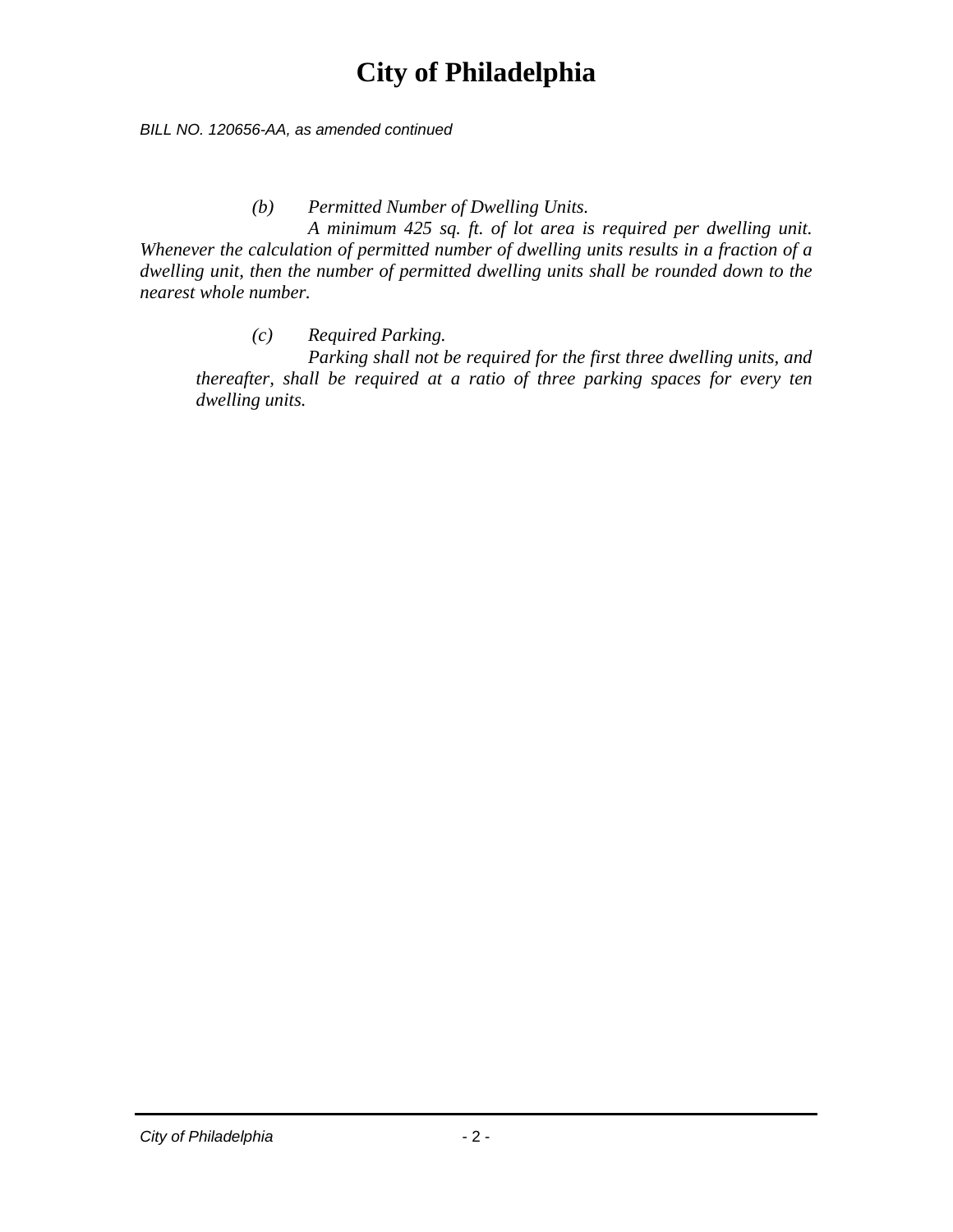



\* \* \*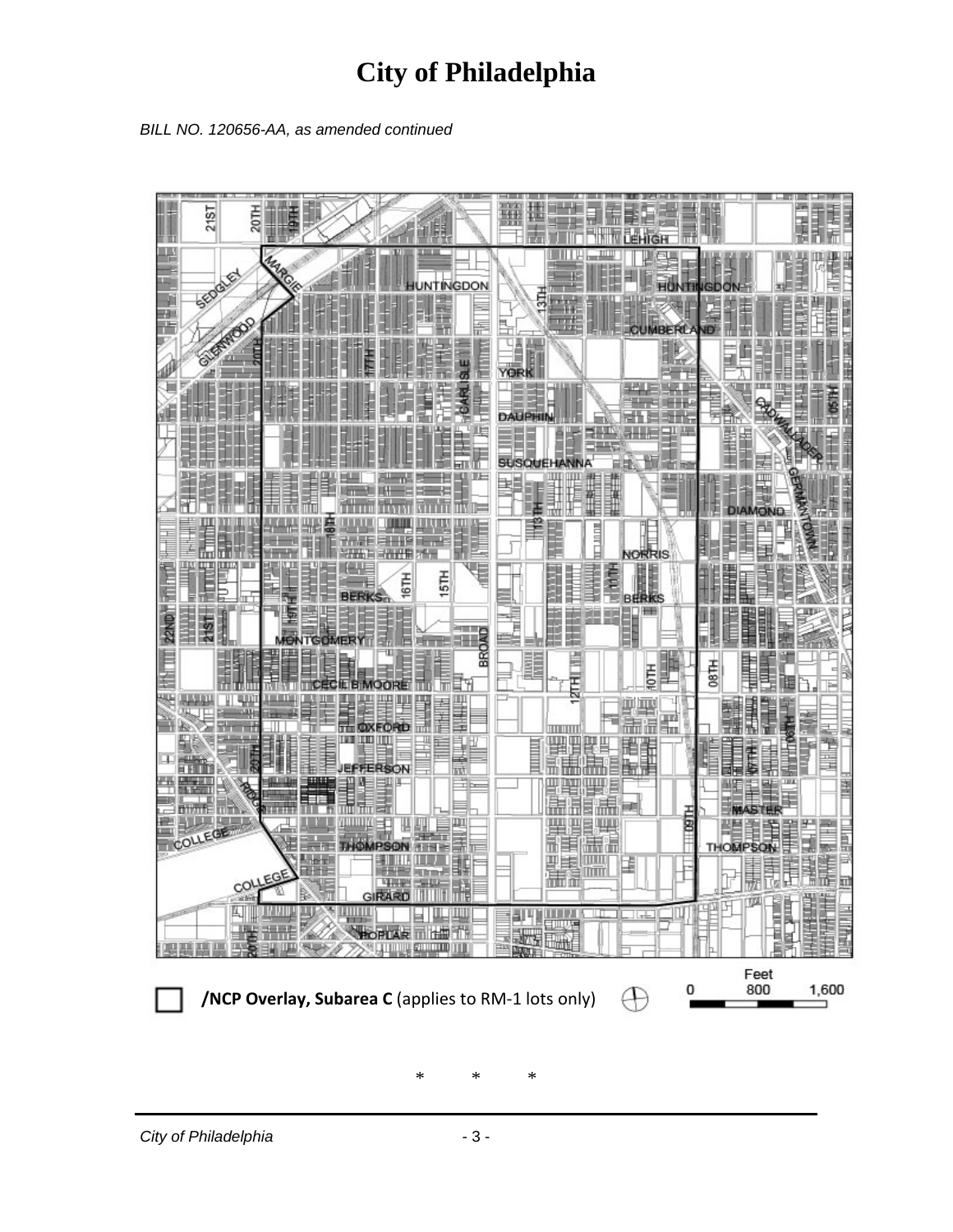*BILL NO. 120656-AA, as amended continued* 

#### CHAPTER 14-600. USE REGULATIONS

\* \* \*

§14-602 Use Tables.

\* \* \*

(3) Residential Districts.

\* \* \*

(a) Notes for Table 14-602-1.

 [1] A minimum 360 sq. ft. of lot area is required per dwelling unit for the first 1,440 sq. ft. of lot area. A minimum of 480 sq. ft. of lot area is required per dwelling unit for the lot area in excess of 1,440 sq. ft. Whenever the calculation of permitted number of dwelling units results in a fraction of a dwelling unit, then the number of permitted dwelling units shall be rounded down to the nearest whole number.

\* \* \*

(4) Commercial Districts

\* \* \*

(a) Notes for Table 14-602-2.

\* \* \*

 [2] A minimum 360 sq. ft. of lot area is required per dwelling unit for the first 1,440 sq. ft of lot area.*, and* A *a* minimum of 480 sq. ft. of lot area is required per dwelling unit for the lot area in excess of 1,440 sq. ft. Whenever the calculation of permitted number of dwelling units results in a fraction of a dwelling unit, then the number of permitted dwelling units shall be rounded down to the nearest whole number.

\* \* \*

#### CHAPTER 14-800. PARKING AND LOADING

*City of Philadelphia* - 4 -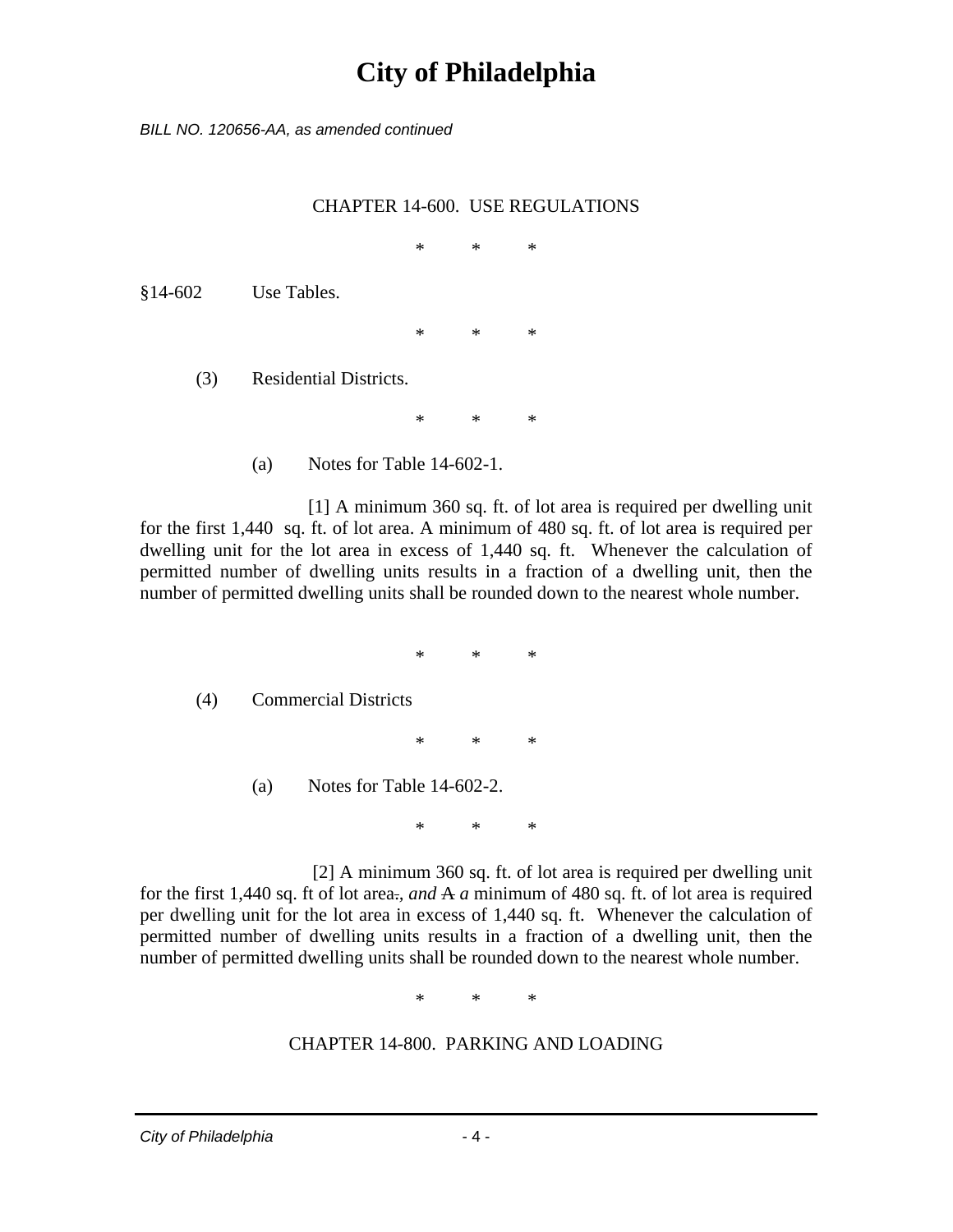*BILL NO. 120656-AA, as amended continued* 

\* \* \*

§14-802. Motor Vehicle Parking Ratios.

\* \* \*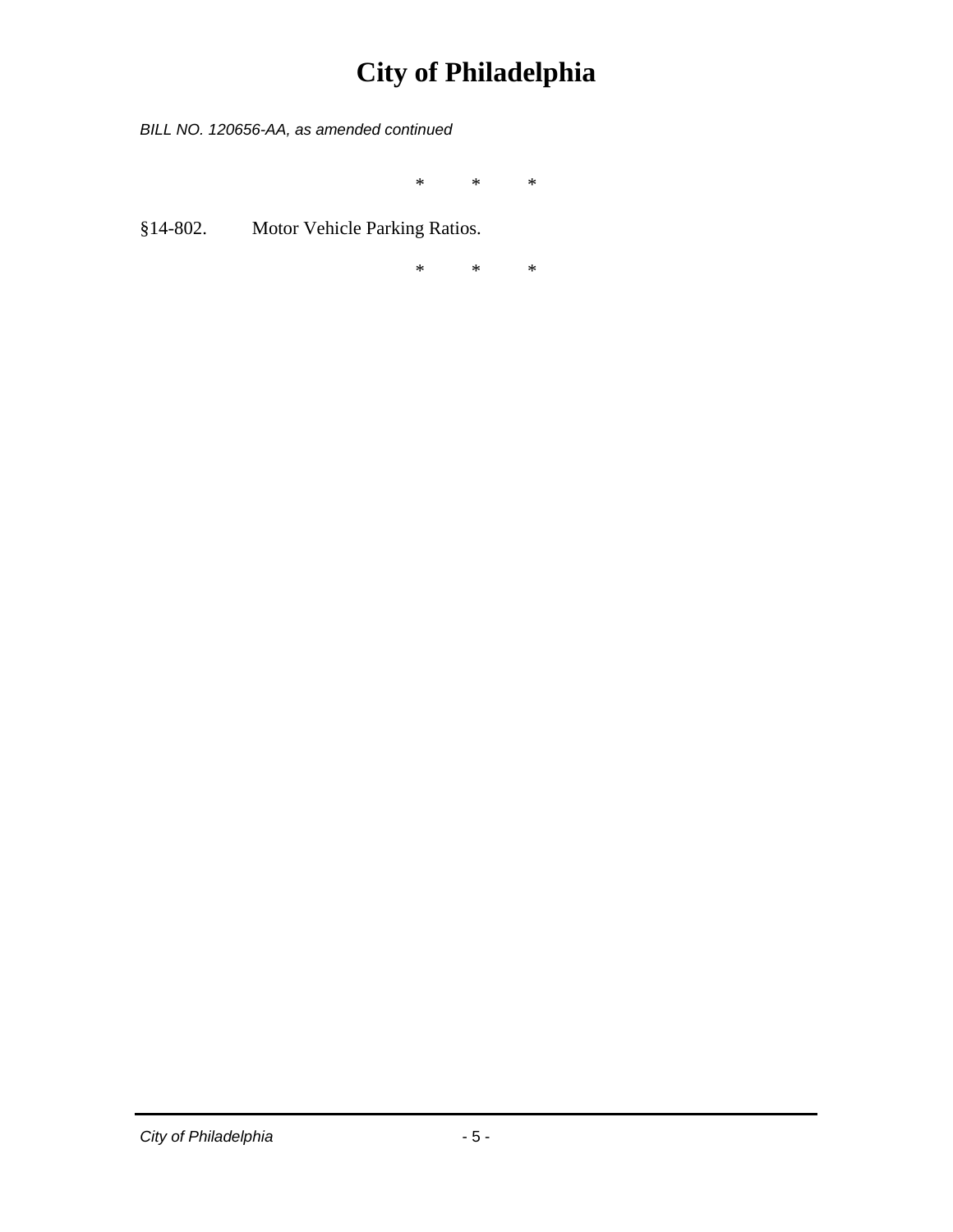#### *BILL NO. 120656-AA, as amended continued*

|                                                                | <b>Minimum Required Parking Spaces</b><br>(spaces per unit/sq. ft. of gross floor area/beds/seats) |                                                                                                                                     |                                                                                                                                         |  |
|----------------------------------------------------------------|----------------------------------------------------------------------------------------------------|-------------------------------------------------------------------------------------------------------------------------------------|-----------------------------------------------------------------------------------------------------------------------------------------|--|
|                                                                | <b>RSD-1/2/3</b><br>$RSA-1/2/3$<br>$RTA-1$<br>$RMX-1$                                              | <b>RSA-4/5</b><br>$RM-1$                                                                                                            | $RM - 2/3/4$<br>$RMX-2/3$                                                                                                               |  |
| <b>Residential Use Category (as noted below)</b>               |                                                                                                    |                                                                                                                                     |                                                                                                                                         |  |
| Household Living (as noted below)                              |                                                                                                    |                                                                                                                                     |                                                                                                                                         |  |
| Single-Family                                                  | $1/$ unit                                                                                          | $\mathbf{0}$                                                                                                                        | $\theta$                                                                                                                                |  |
| Two-Family                                                     | $1/$ unit                                                                                          | $\mathbf{0}$                                                                                                                        | $1/2$ units                                                                                                                             |  |
| Multi-Family                                                   | $1/$ unit                                                                                          | $\Omega$                                                                                                                            | $3/10$ units                                                                                                                            |  |
| Group Living (except as noted below)                           | $1/10$ permanent beds                                                                              | $1/10$ permanent beds                                                                                                               | 1/10 permanent beds                                                                                                                     |  |
| Single-Room Residence                                          | $1/20$ units + 1; min. 2                                                                           | $1/20$ units + 1; min. 2                                                                                                            | $1/20$ units + 1; min. 2                                                                                                                |  |
| Public, Civic, and Institutional Use Category (as noted below) |                                                                                                    |                                                                                                                                     |                                                                                                                                         |  |
| Religious Assembly                                             | $1/10$ seats or $1/1,000$ sq. ft.,<br>whichever is greater                                         | $1/10$ seats or $1/1,000$ sq. ft.,<br>whichever is greater                                                                          | $1/10$ seats or $1/1,000$ sq. ft.,<br>whichever is greater                                                                              |  |
| <b>Wireless Service Facility</b>                               | $\mathbf{0}$                                                                                       | $\Omega$                                                                                                                            | 2                                                                                                                                       |  |
| <b>Commercial Services Use Category (as noted below)</b>       |                                                                                                    |                                                                                                                                     |                                                                                                                                         |  |
| Assembly and Entertainment                                     | $1/10$ seats or $1/1,000$ sq. ft.,<br>whichever is greater                                         | The greater of (a) none for first<br>100 seats then $1/10$ seats or $(b)$<br>none for first 2,500 sq. ft. then<br>$1/1,000$ sq. ft. | The greater of (a) none for the<br>first 200 seats then $1/10$ seats or<br>(b) none for first $4,000$ sq. ft.<br>then $1/1,000$ sq. ft. |  |
| Urban Agriculture Use Category (as noted below)                |                                                                                                    |                                                                                                                                     |                                                                                                                                         |  |
| Market or Community-Supported Farm                             | None if lot area is less than<br>$5,000$ sq. ft., otherwise 2                                      | None if lot area is less than<br>$5,000$ sq. ft., otherwise 2                                                                       | None if lot area is less than<br>5,000 sq. ft., otherwise 2                                                                             |  |
| <b>All Other Uses</b>                                          |                                                                                                    |                                                                                                                                     |                                                                                                                                         |  |
| All Other Uses                                                 | $1/1,000$ sq. ft.                                                                                  | None for first 2,500 sq. ft.,<br>then $1/1,000$ sq. ft.                                                                             | None for first 4,000 sq. ft.,<br>then $1/1,000$ sq. ft.                                                                                 |  |

#### **Table 14-802-1: Required Parking in Residential Districts**

\* \* \*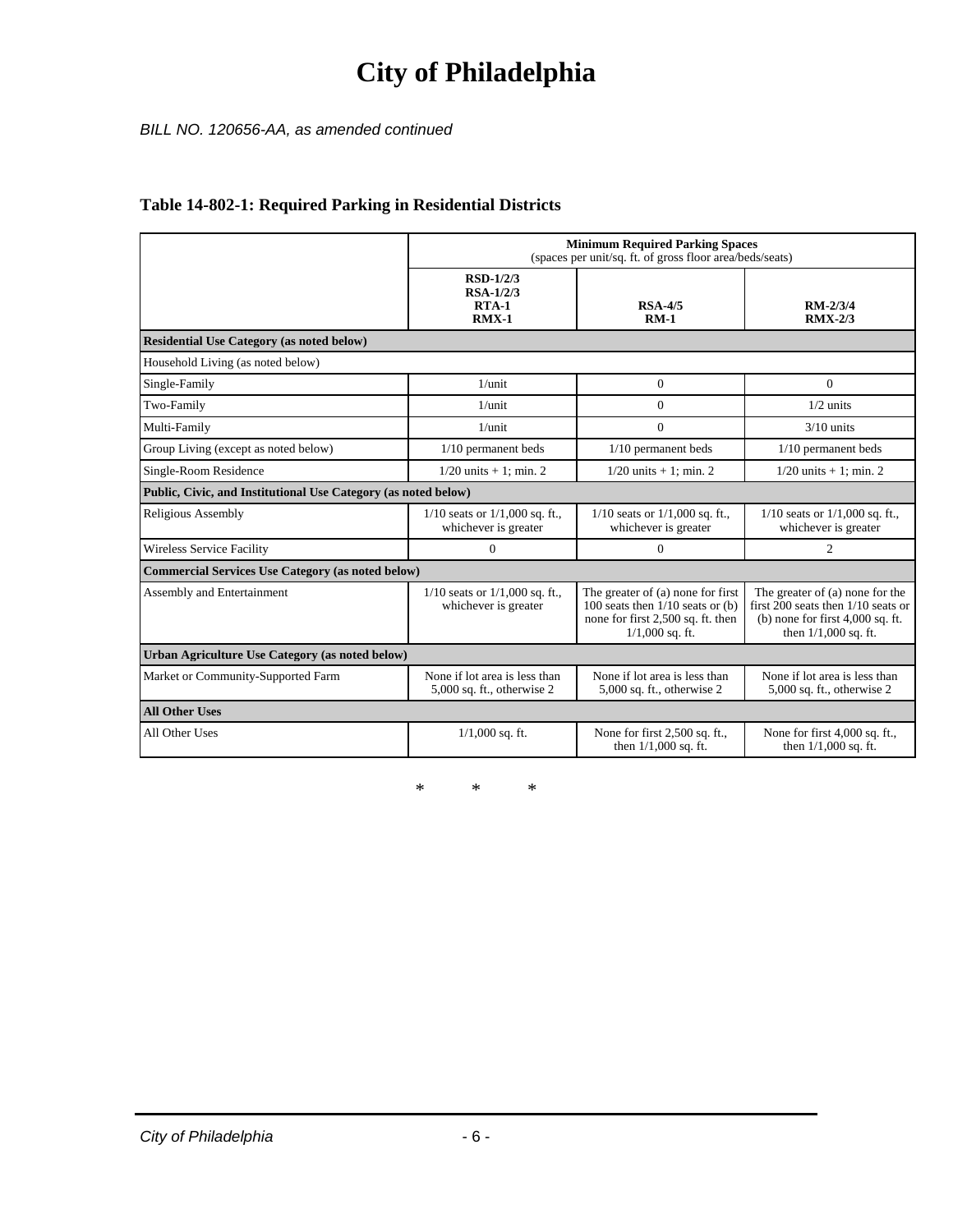*BILL NO. 120656-AA, as amended continued* 

#### **Table 14-802-2: Required Parking in Commercial Districts (Except CMX-1, CA-1, and CA-** $2)^1$

|                                                                | <b>Minimum Required Parking Spaces</b><br>(spaces per unit/sq. ft. of gross floor area/beds/seats/room) |                                                               |                                                                                                                                                |  |
|----------------------------------------------------------------|---------------------------------------------------------------------------------------------------------|---------------------------------------------------------------|------------------------------------------------------------------------------------------------------------------------------------------------|--|
|                                                                | CMX-2/2.5                                                                                               | $CMX-3$                                                       | <b>CMX-4/5</b>                                                                                                                                 |  |
| <b>Residential Use Category</b> (as noted below)               |                                                                                                         |                                                               |                                                                                                                                                |  |
| Household Living (except as noted below)                       | $\mathbf{0}$                                                                                            | $3/10$ units                                                  | $\mathbf{0}$                                                                                                                                   |  |
| Multi-Family                                                   | $\overline{0}$                                                                                          | $3/10$ units                                                  | $3/10$ units                                                                                                                                   |  |
| <b>Caretaker Quarters</b>                                      | $\theta$                                                                                                | $\Omega$                                                      | $\Omega$                                                                                                                                       |  |
| Group Living (except as noted below)                           | $1/10$ permanent beds                                                                                   | $1/10$ permanent beds                                         | $\overline{0}$                                                                                                                                 |  |
| Single-Room Residence                                          | $1/20$ units + 1; min.2                                                                                 | $1/20$ units + 1; min.2                                       | $\Omega$                                                                                                                                       |  |
| Public, Civic, and Institutional Use Category (as noted below) |                                                                                                         |                                                               |                                                                                                                                                |  |
| Detention and Correctional Facilities                          | $1/1,000$ sq. ft.                                                                                       | $1/1,000$ sq. ft.                                             | $1/1,000$ sq. ft.                                                                                                                              |  |
| <b>Educational Facilities</b>                                  | $1/1,000$ sq. ft.                                                                                       | $1/1,000$ sq. ft.                                             | $1/1,000$ sq. ft.                                                                                                                              |  |
| <b>Fraternal Organization</b>                                  | $1/300$ sq. ft.                                                                                         | $1/500$ sq. ft.                                               | $1/1,000$ sq. ft.                                                                                                                              |  |
| Hospital                                                       | 1/4 bed design capacity                                                                                 | 1/4 bed design capacity                                       | 1/4 bed design capacity                                                                                                                        |  |
| Libraries and Cultural Exhibits                                | $1/1000$ sq. ft.                                                                                        | None for the first 4,000 sq. ft.,<br>then $1/1,000$ sq. ft.   | None for the first 10,000 sq. ft.,<br>then $1/1,000$ sq. ft.                                                                                   |  |
| Religious Assembly                                             | $1/10$ seats or<br>$1/1,000$ sq. ft.,<br>whichever is greater                                           | $1/10$ seats or<br>$1/1,000$ sq. ft.,<br>whichever is greater | The greater of (a) none for the<br>first 400 seats then $1/10$ seats or<br>(b) none for the first $10,000$ sq.<br>ft. then $1/1,000$ sq. ft.   |  |
| <b>Safety Services</b>                                         | $1/1,000$ sq. ft.                                                                                       | $1/1,000$ sq. ft.                                             | $1/1,000$ sq. ft.                                                                                                                              |  |
| <b>Transit Station</b>                                         | $\Omega$                                                                                                | $\Omega$                                                      | $\Omega$                                                                                                                                       |  |
| Utilities and Services, Basic                                  | $1/2,000$ sq. ft.                                                                                       | $1/2,000$ sq. ft.                                             | $1/2,000$ sq. ft.                                                                                                                              |  |
| Utilities and Services, Major                                  | $1/2,000$ sq. ft.                                                                                       | $1/2,000$ sq. ft.                                             | $1/2,000$ sq. ft.                                                                                                                              |  |
| <b>Wireless Service Facility</b>                               | $\Omega$                                                                                                | $\mathbf{0}$                                                  | $\Omega$                                                                                                                                       |  |
| <b>Office Use Category</b> (as noted below)                    |                                                                                                         |                                                               |                                                                                                                                                |  |
| All Office Uses                                                | $\overline{0}$                                                                                          | $\overline{0}$                                                | $\theta$                                                                                                                                       |  |
| Retail Sales Use Category (as noted below)                     |                                                                                                         |                                                               |                                                                                                                                                |  |
| All Retail Sales Uses                                          | $\overline{0}$                                                                                          | $\mathbf{0}$                                                  | $\mathbf{0}$                                                                                                                                   |  |
| <b>Commercial Services</b> (as noted below)                    |                                                                                                         |                                                               |                                                                                                                                                |  |
| <b>Adult-Oriented Service</b>                                  | $\mathbf{0}$                                                                                            | $\mathbf{0}$                                                  | $\overline{0}$                                                                                                                                 |  |
| <b>Animal Services</b>                                         | $\Omega$                                                                                                | $\mathbf{0}$                                                  | $\Omega$                                                                                                                                       |  |
| Assembly and Entertainment                                     | $1/10$ seats or<br>$1/1,000$ sq. ft.,<br>whichever is greater                                           | $1/10$ seats or<br>$1/1,000$ sq. ft.,<br>whichever is greater | The greater of (a) none for the<br>first $400$ seats then $1/10$ seats or<br>(b) none for the first $10,000$ sq.<br>ft. then $1/1,000$ sq. ft. |  |
| <b>Building Services</b>                                       | $\mathbf{0}$                                                                                            | $\overline{0}$                                                | $\overline{0}$                                                                                                                                 |  |
| <b>Business Support</b>                                        | $\overline{0}$                                                                                          | $\mathbf{0}$                                                  | $\overline{0}$                                                                                                                                 |  |
| Day Care                                                       | $\overline{0}$                                                                                          | $\mathbf{0}$                                                  | $\overline{0}$                                                                                                                                 |  |
| Eating and Drinking Establishments                             | $\overline{0}$                                                                                          | $\mathbf{0}$                                                  | $\overline{0}$                                                                                                                                 |  |
| <b>Financial Services</b>                                      | $\overline{0}$                                                                                          | $\mathbf{0}$                                                  | $\mathbf{0}$                                                                                                                                   |  |
| <b>Funeral and Mortuary Services</b>                           | $\mathbf{0}$                                                                                            | $\mathbf{0}$                                                  | $\overline{0}$                                                                                                                                 |  |
| Maintenance and Repair of Consumer Goods                       | $\overline{0}$                                                                                          | $\mathbf{0}$                                                  | $\overline{0}$                                                                                                                                 |  |

 $\overline{a}$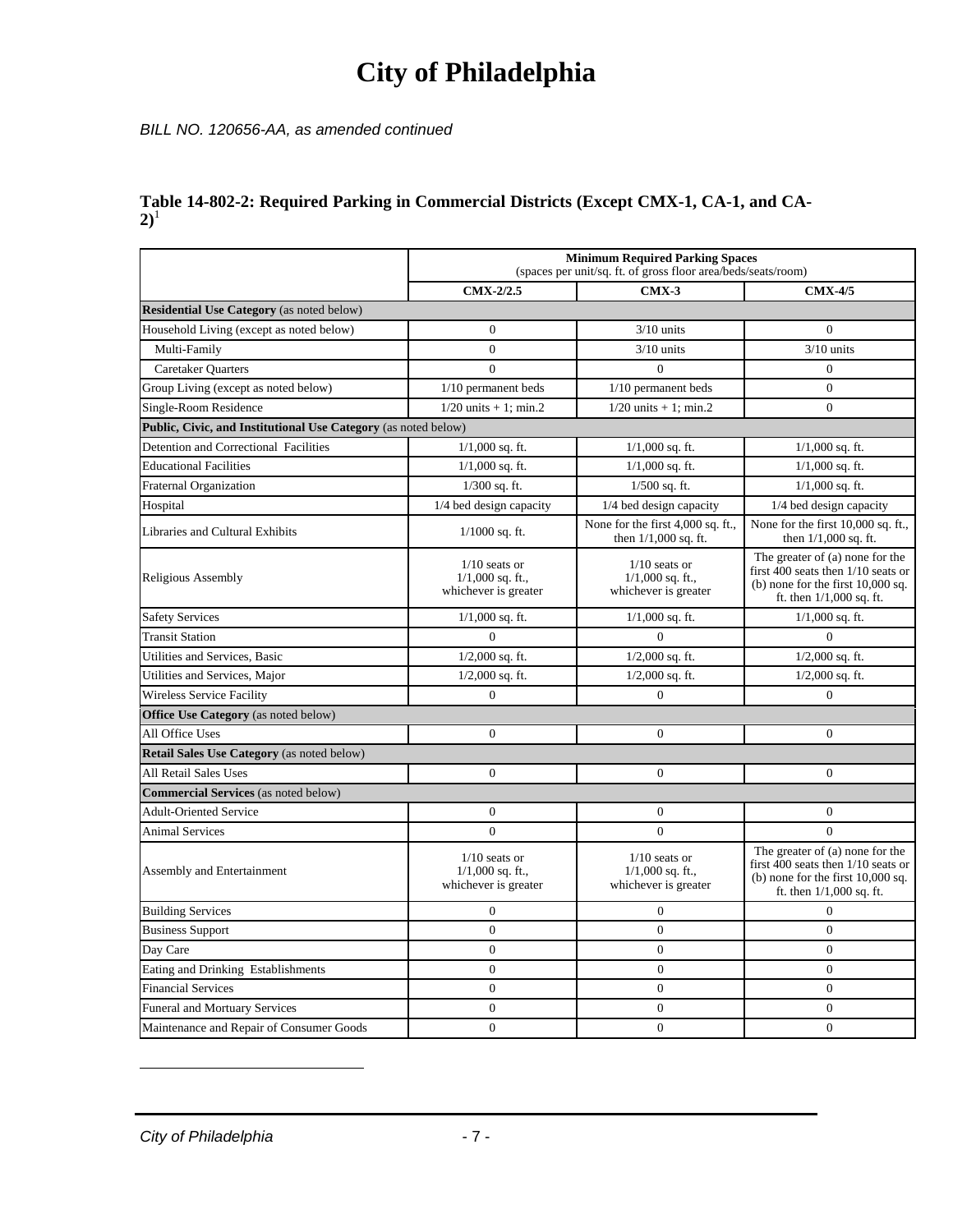*BILL NO. 120656-AA, as amended continued* 

|                                                                                  | <b>Minimum Required Parking Spaces</b><br>(spaces per unit/sq. ft. of gross floor area/beds/seats/room) |                                                                            |                                                             |  |  |
|----------------------------------------------------------------------------------|---------------------------------------------------------------------------------------------------------|----------------------------------------------------------------------------|-------------------------------------------------------------|--|--|
|                                                                                  | CMX-2/2.5                                                                                               | $CMX-3$                                                                    | <b>CMX-4/5</b>                                              |  |  |
| <b>Personal Services</b>                                                         | 0                                                                                                       | $\Omega$                                                                   | $\Omega$                                                    |  |  |
| Radio, Television, and Recording Services                                        | $\Omega$                                                                                                | $\Omega$                                                                   | $\Omega$                                                    |  |  |
| Visitor Accommodations                                                           | $\Omega$                                                                                                | $\mathbf{0}$                                                               | $\overline{0}$                                              |  |  |
| Vehicle and Vehicular Equipment Sales and Services Use Category (as noted below) |                                                                                                         |                                                                            |                                                             |  |  |
| Commercial Vehicle Repair and Maintenance                                        | $2/$ repair bay or 300 sq. ft. of<br>repair space, whichever is<br>greater                              | $2/$ repair bay or 300 sq. ft. of<br>repair space, whichever is<br>greater | $\Omega$                                                    |  |  |
| Personal Vehicle Repair and Maintenance                                          | $2/$ repair bay or 300 sq. ft. of<br>repair space, whichever is<br>greater                              | $2/$ repair bay or 300 sq. ft. of<br>repair space, whichever is<br>greater | $\Omega$                                                    |  |  |
| All Other Vehicle and Vehicular Equipment Sales<br>and Services Uses             | $1/2,000$ sq. ft.                                                                                       | $1/2,000$ sq. ft.                                                          | $\Omega$                                                    |  |  |
| Wholesale, Distribution, and Storage Use Category (as noted below)               |                                                                                                         |                                                                            |                                                             |  |  |
| Moving and Storage Facilities                                                    | $1/1,500$ sq. ft.                                                                                       | $1/2,000$ sq. ft.                                                          | $1/3,000$ sq. ft.                                           |  |  |
| <b>Industrial Use Category</b> (as noted below)                                  |                                                                                                         |                                                                            |                                                             |  |  |
| Artist Studios and Artisan Manufacturing                                         | $1/300$ sq. ft.                                                                                         | $1/800$ sq. ft.                                                            | None for the first 7,500 sq. ft.<br>then $1/2,000$ sq. ft.  |  |  |
| <b>Research and Development</b>                                                  | $1/300$ sq. ft.                                                                                         | $1/800$ sq. ft.                                                            | None for the first 7,500 sq. ft.<br>then $1/2,000$ sq. ft.  |  |  |
| Urban Agriculture Use Category (as noted below)                                  |                                                                                                         |                                                                            |                                                             |  |  |
| Market and Community-Supported Farm                                              | None if lot area is less than<br>5,000 sq. ft., otherwise 2                                             | None if lot area is less than<br>5,000 sq. ft., otherwise 2                | None if lot area is less than<br>5,000 sq. ft., otherwise 2 |  |  |

\* \* \*

§14-803. Motor Vehicle Parking Standards.

(1) Accessory Parking Standards.

\* \* \*

(c) Additional Regulations for RSA-5, RM-1, CMX-2, and CMX-2.5 Districts.

Notwithstanding the provision of this Zoning Code, accessory parking in the RSA-5, RM-1, CMX-2, and CMX-2.5 districts shall comply with the following:

(.1) Except as provided in  $\S$  14-803(1)(c)(.2), below, off-street parking *in excess of the minimum number of spaces required* for any single-family, two- family, or multi-family use in an attached building or on a lot less than 20 ft. wide shall require special exception approval, unless the parking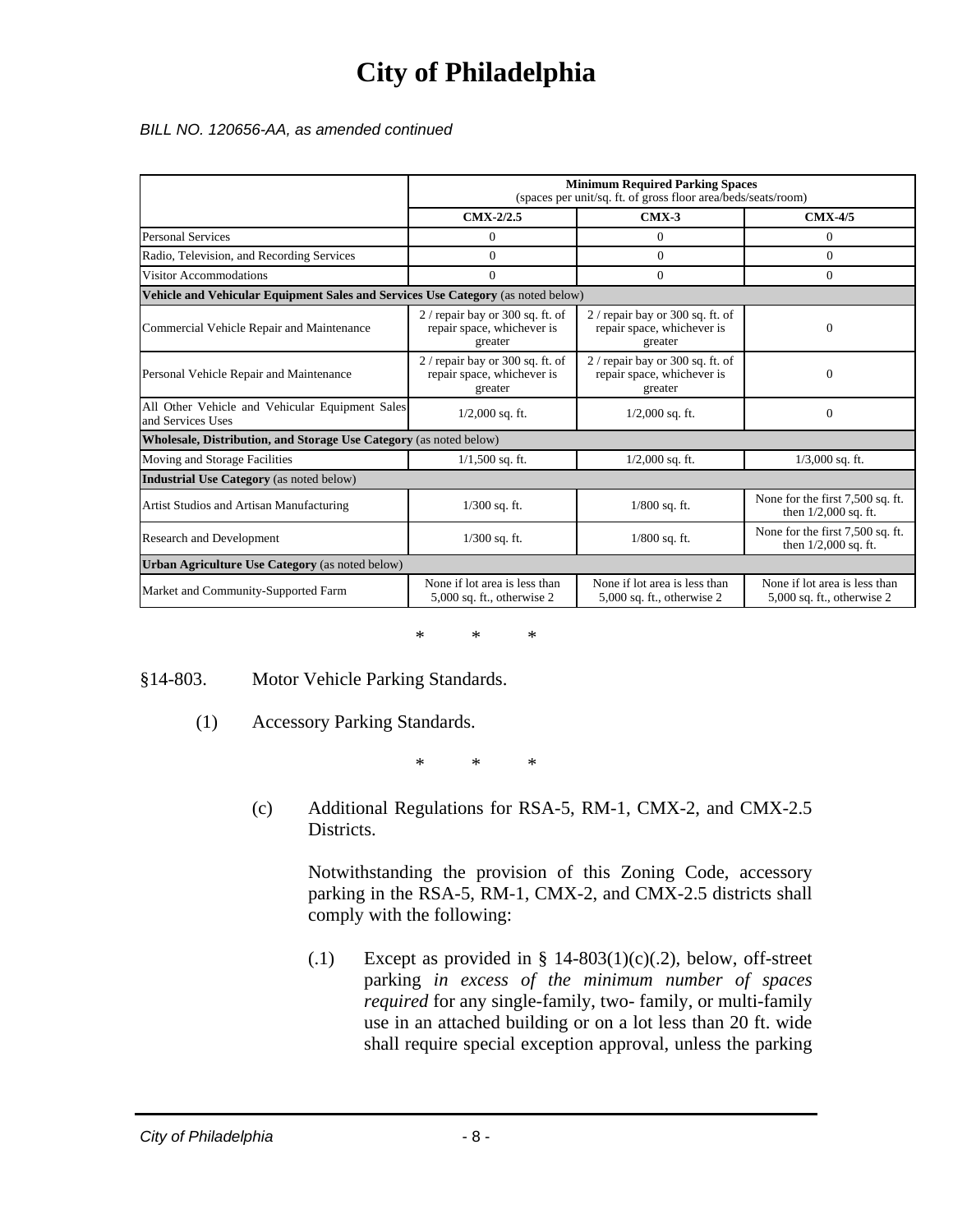*BILL NO. 120656-AA, as amended continued* 

is accessed by a rear street, rear shared driveway, or rear alley.

\* \* \*

SECTION 2. This Ordinance shall be effective immediately.

**Explanation:** 

Strikethroughs indicate matter deleted. *Italics* indicate new matter added.

\_\_\_\_\_\_\_\_\_\_\_\_\_\_\_\_\_\_\_\_\_\_\_\_\_\_\_\_\_\_\_\_\_\_\_